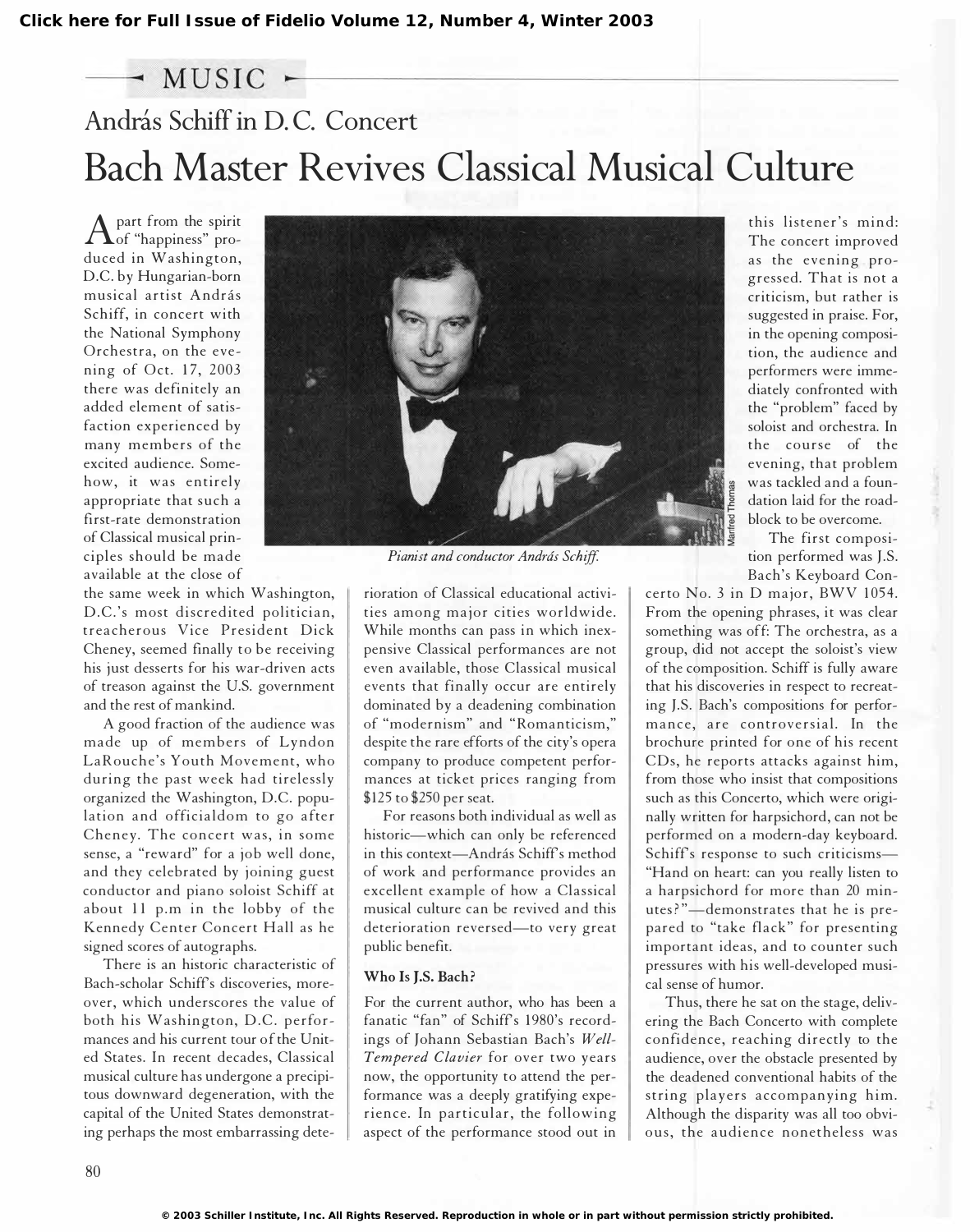quickly gripped by Schiffs total command over the complexly interacting voices in the keyboard part. Many audience members commented later, that when Schiff returned to Bach at the close of the entire concert (the audience would not allow him to leave without an encore), performing a movement of a Bach suite alone without the orchestra, as listeners they were virtually thunderstruck by the master's ability to shape a transparent, singing dialogue, with selected strong emphasis upon the bass voice, in a Bach composition most artists would find just too note-dominated and technically crippling to present in an intelligible manner.

The orchestra, whatever the abilities of the individual players, was simply not on Schiffs level during the Concerto. Its mannerisms and tone, particularly among the strings, and the lack of any sense of "dialogue," revealed it to be controlled by the conventional, modern diktat, that J.S. Bach's works must be performed in a "certain style," alleged by academic authority to be more or less "authentic" to his era. This alleged "authentic style" requires the player to elicit dead tone in a flat, instrumental manner, stripped of any reference to passion-i.e., in no way reminiscent of human singing. For violinists and other string players, this means confining each phrase "oh-so-delicately" to the upper half of the bow, and never using the full bow of the instrument, so that the "sound" coming out of the instrument gets projected mainly as "background music."

Schiffs view of Bach, based on an entirely rigorous education and selfpropelled investigation, comes from an entirely diffe rent direction. For Schiff, Bach is a man of ideas and of deep love of humanity, who dedicated his life to singing unceasingly to his fellow man in a rigorous polyphonic (i.e., many-voiced) counterpoint, made possible by fundamental discoveries concerning the harmonic lawfulness of the entirety of God's creation.

We know this is Schiff's view of Bach, not only because of his performances and interviews, but also because of the historic tradition he represents.

As I saw Schiff on the stage, I could not help but think of his fellow countryman, Antal Dorati, who emigrated to the United States in the 1930's, and eventually became director of the National Symphony Orchestra, as well as of the Detroit Symphony. Dorati lifted Washington, D.C.'s symphony orchestra out of obscurity, by having them master the complete symphonic repertoire of Joseph Haydn. The Hungarian musical tradition created by Haydn, survives as a living experience for these artists today.

## The Bach-Haydn Principle

The reference to Dorati and Haydn pinpoints what is involved in reversing the collapse of Classical musical culture today. Significantly, Haydn had been the star child-soprano in the Austro-Hungarian boys' choir, who mercifully escaped the typical career assigned to such children, to become the musical coordinator for the Hungarian Esterhazy family. In that capacity, spending many years moving between Hungary and Vienna, Haydn became a leading expert in Italian opera, who nonetheless also craved study of the orchestral scores of J.S. Bach's most prolific son, Carl Philip Emmanuel Bach. Decades prior to the famous gatherings of the Vienna salon of Ambassador von Swieten, where Wolfgang Mozart and Haydn would finally

have access to the scores of C.P.E.'s great father, Johann Sebastian, the Hungarianbased artist Hadyn was already a pioneer in combining a perfected view of Italian bel canto singing, with the contrapuntal polyphonic discoveries of Northern Germany's famous Bach family.

The outcome of this work was Haydn's success in creating symphony orchestras of a fully developed Classical type for the first time.

For musicians such as Schiff, the discoveries of the Haydn-Bach dialogue are a living experience, not a relic of the past. It is precisely this Classical notion of transparency which guides Schiffs work, so sorely needed today as a remedy to the combination of hammer-handed Romantic keyboard slamming popular in U.S. classical recordings of the last 50 years, along with the present flip-side syndrome among orchestra players, of sedated premature senility when confronted with musical ideas.

In the course of the evening, Schiff's view of Classicism began to take over the orchestra, undoutedly assisted by the acute happiness demonstrated by a responsive audience filled with young political thinkers hungry for this quality of input.

Thus, the second item on the program, a symphony in which Schiff took the role of conductor, was a vast improvement: Robert Schumann's posthumously published Symphony No. 4 in D minor, Opus 120. The orchestra was coming to life before our eyes, through a piece well chosen for putting the technical abili-

> ties of its members to improved poetic use.

Schumann's Opus 120 is a piece which the Nineteenth-century composer wrote and then reworked at several different points in his life [SEE Box, page 82]. Schumann is generally known as a leading composer of Lieder, that is, musical settings of great German poetry. He was also a recognized spokesman for a cultural campaign against Romantic pathol-IS. Bach Joseph Haydn ogy in art, along with his

8



Photographs Division, Library of Congress